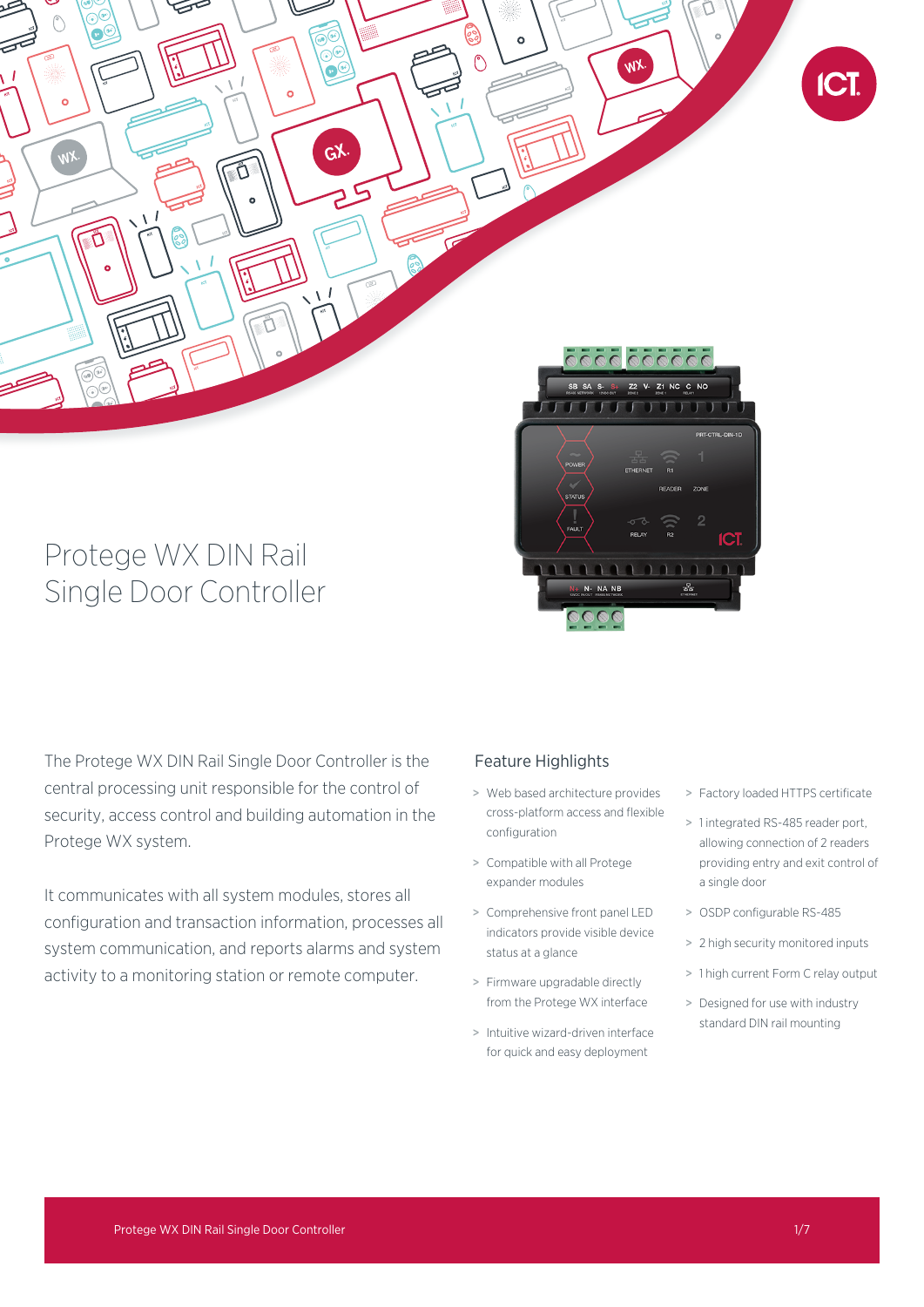#### Integrated Access Control

Providing a highly sophisticated access control solution with large user capacity and extensive features:

- > Utilize multiple access levels to manage users over scheduled periods across multiple time zones.
- > Assign door groups, menu groups, area groups, floor groups and elevator groups to an access level for flexible user management. Each user can be assigned multiple groups in multiple access levels.
- > Monitor and control users' area status throughout the entire system with hard and soft anti-passback configuration options.
- > Multiple card presentation options allow the use of access control cards, tags, mobile or other credentials to arm and disarm areas associated with doors.
- > Count users entering an area and arm the area when the count reaches zero or deny access to users based on a maximum user count.

#### Connectivity and System Expansion

Extending the Protege system with onboard local inputs and outputs allows convenient and cost effective expansion without the increased cost of modules for simple system functions:

- > 2 monitored onboard inputs can each be configured for EOL (End Of Line), dual EOL, or direct contact.
- > 1 high current Form C relay onboard.
- > 1 integrated RS-485 reader port.
- > RS-485 connections support configuration for OSDP protocol.
- > System expansion is achieved seamlessly by connecting additional expander modules.

#### Secure By Design

ICT controllers are cyber secure, supporting emerging cybersecurity requirements through advanced security features.

With secure encrypted communication, resilience to outages, secure storage of security parameters and no universal default passwords, ICT controllers are inherently designed to protect devices, networks and data from unauthorized access.

Mandatory cybersecurity regulations on connected devices are defining requirements in terms of data & cryptography, logical security, system management and privacy protection.

ICT controllers feature essential requirements of newly introduced standards and legislation aimed at regulating the Internet of Things and IoT devices, along with specifications of emerging new laws.

ICT controllers are Secure By Design.

### Secure Encrypted Web Connection

Equipped with a factory loaded HTTPS certificate, ensuring a secure encrypted web connection straight out of the box.

The default certificate provides automatic TLS encryption of data transmissions, secure identity authentication, and message signing to assure data integrity.

### Flexible Reader Support

Provides 1 RS-485 reader port, allowing the connection of up to 2 readers controlling 1 door.

RS-485 connections are configurable for OSDP protocol, offering additional security and adding scalability, flexibility and ease of implementation.\*

\* The ICT implementation of OSDP conforms to a subset of the OSDP functionality. For specifications and reader configuration, refer to AN-254 Configuring OSDP Readers, available from the ICT website.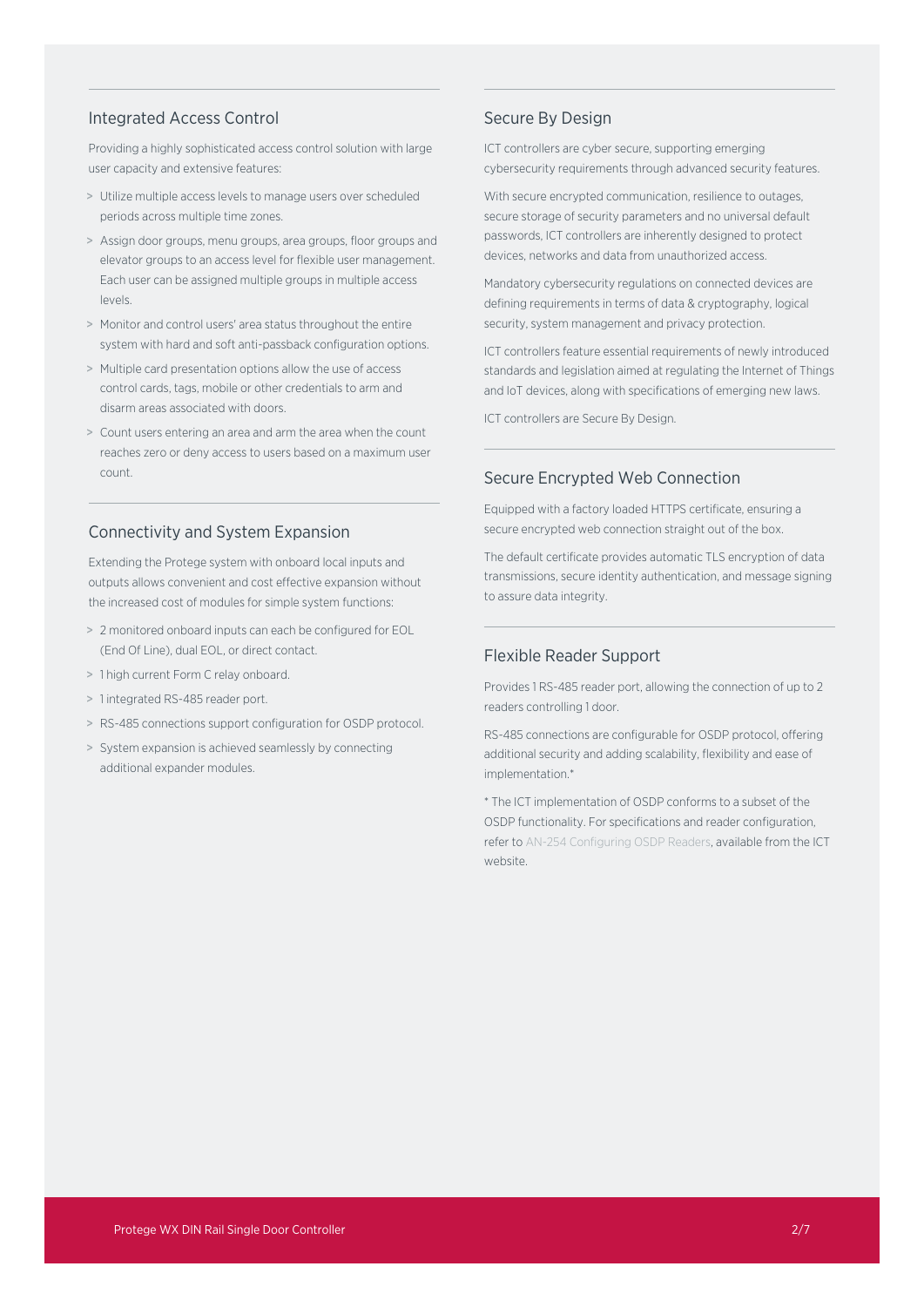## Integrated Arming/Disarming

Featuring advanced integration of arming and disarming solutions for control of hundreds of alarm areas:

- > Deny access to a user based on the status of the area and allow the user to control the area they are entering, in turn reducing false alarms.
- > Implement vault control areas to manage time delayed access and unlocking of vault areas in banking facilities without the need for additional hardware control devices.
- > Control access to a keypad using a card and PIN function, or allow card presentation to automatically log the user in at the associated keypad.
- > Disarm an area associated with an elevator floor on access, or prevent the user from gaining access to the floor based on the area status associated with the floor.
- > Arm large numbers of areas using area groups.

## Programmable Functions

Programmable functions are special applications that implement logical control of outputs, doors, areas and other devices.

- > Perform actions when a particular event or operation occurs, such as setting the room temperature based on the number of people in an area, adjusting internal lighting levels based on a sensor reading, or unlocking doors in the event of a fire alarm.
- > Process logic functions to allow complex equations to be evaluated using internal memory data values and output status .
- > Control of doors, areas, elevators and outputs can be easily programmed and managed.

## Optional Advanced Mode

Protege WX launches in basic mode with full access control and intrusion detection ready to go. This hides the more complicated features, making the system more intuitive and simple to use.

Undertake an optional training course to unlock the advanced mode features including building automation, programmable functions and elevator control.

## Output Follows Input Programming

The Protege system's advanced programming features provide endless opportunities for customized automation. Output follows input programming allows any output or output group in the system to be intelligently controlled by any input or input type. This has a wide variety of applications: from turning on lights and climate control when motion is detected, to unlocking a specific door with a key switch, or auto arming an area after a period of inactivity.

#### Communication

RS-485 communication interface and a 10/100 Ethernet communications port provide a complete solution for system expansion, offsite monitoring, system communication and integration.

## Upgradable Firmware

Firmware is upgradable directly from the Protege WX interface.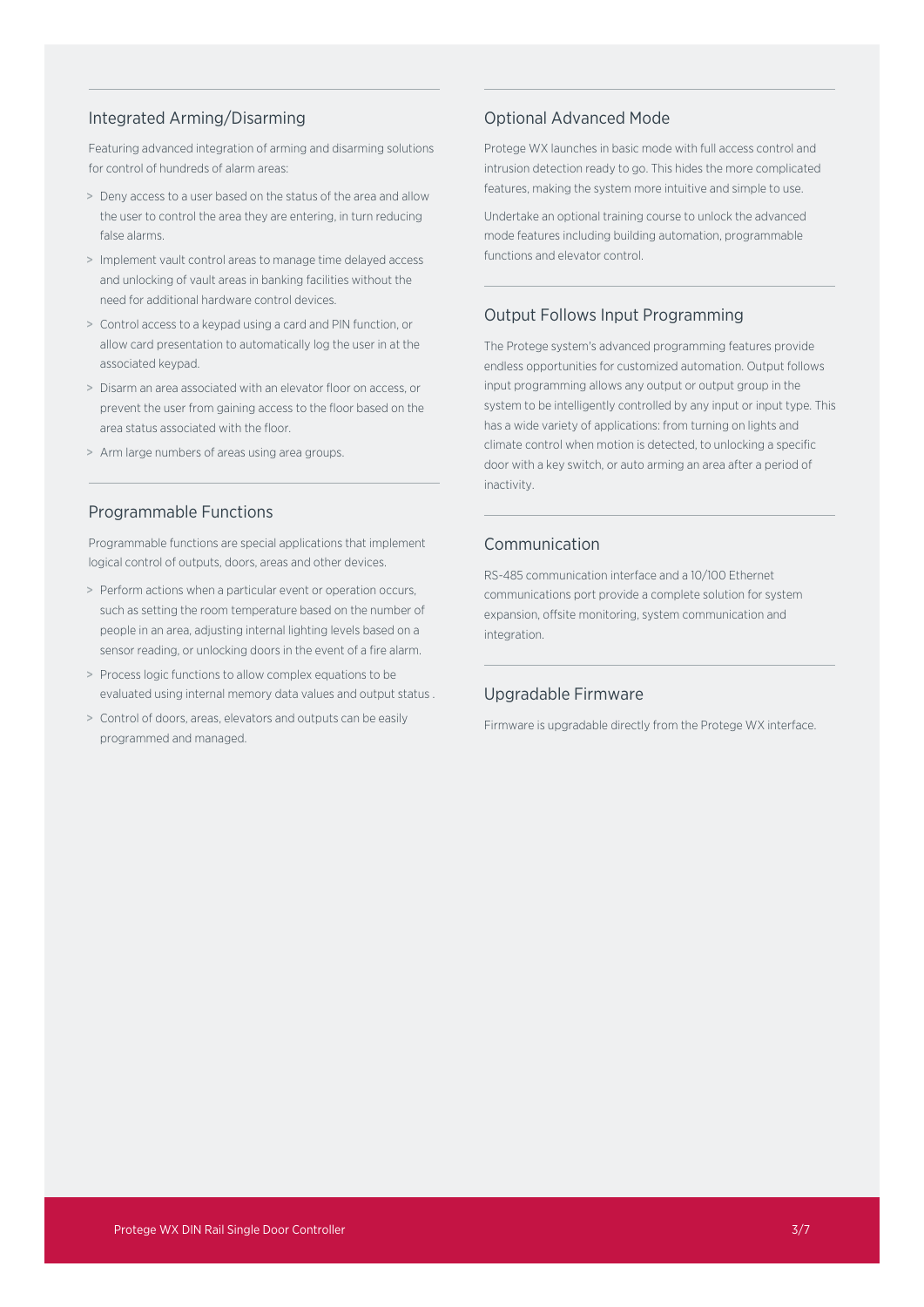# Additional Licensed Items

Protege WX's flexible licensing model allows you to extend your system with additional features and integrations, as and when you need them.

| <b>Product Code</b>                    | <b>Description</b>                                                                                                                                   |
|----------------------------------------|------------------------------------------------------------------------------------------------------------------------------------------------------|
| PRT-WX-IIC-CAM-10<br>PRT-WX-LIC-ALFG-1 | Protege WX 10 Camera License:<br>Additional 10 standalone cameras                                                                                    |
|                                        |                                                                                                                                                      |
|                                        | Protege WX Allegion Door License:<br>Enables the connection of a supported Allegion wireless door. A license is required for each connected wireless |
|                                        | door. Requires a compatible RS-485 Allegion Hub.                                                                                                     |
| PRT-WX-I IC-AP-1                       | Protege WX Aperio Door License:                                                                                                                      |
|                                        | Enables the connection of a supported Aperio wireless door. A license is required for each connected wireless                                        |
|                                        | door. Requires a compatible RS-485 Aperio Hub                                                                                                        |
| PRT-WX-LIC-AP-10                       | Protege WX 10 Aperio Door License:                                                                                                                   |
|                                        | Enables the connection of 10 Aperio wireless doors.                                                                                                  |
| PRT-WX-LIC-SL-1                        | Protege WX Salto SALLIS Door License:                                                                                                                |
|                                        | Enables the connection of a supported Salto SALLIS wireless door. A license is required for each connected                                           |
|                                        | wireless door. Requires a compatible RS-485 Salto SALLIS Hub.                                                                                        |
| <b>PRT-WX-LIC-SL-10</b>                | Protege WX 10 Salto SALLIS Door License:                                                                                                             |
|                                        | Enables the connection of 10 Salto SALLIS wireless doors.                                                                                            |
| PRT-GX-TPR-IF                          | Protege GX Third Party Reader Interface License:                                                                                                     |
|                                        | Enables configuration of a smart reader in Protege WX to link credential type functionality to door operation,                                       |
|                                        | most commonly to connect third party readers over ethernet. A license is required for each smart reader                                              |
|                                        | configured.                                                                                                                                          |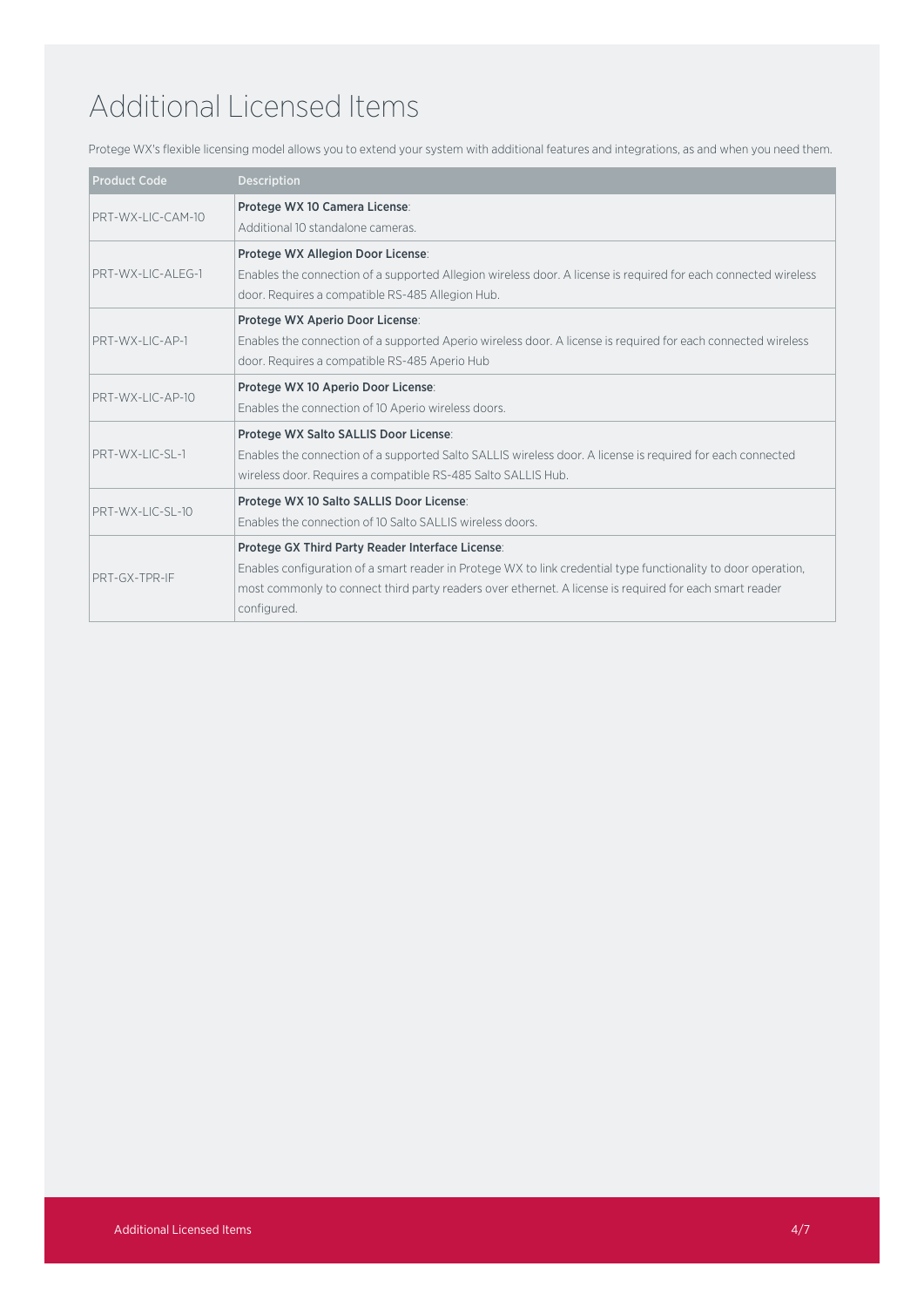## Technical Specifications

| <b>Ordering Information</b>        |                                                                                                                                       |                                                                                                                   |  |  |
|------------------------------------|---------------------------------------------------------------------------------------------------------------------------------------|-------------------------------------------------------------------------------------------------------------------|--|--|
| Order Code                         | PRT-WX-DIN-1D                                                                                                                         | PRT-WX-DIN-1D-POE                                                                                                 |  |  |
| Product Name                       | Protege WX DIN Rail Single Door<br>Controller                                                                                         | Protege WX DIN Rail Single Door Controller with POE                                                               |  |  |
| Power Supply                       |                                                                                                                                       |                                                                                                                   |  |  |
| Operating Voltage                  | $11-14VDC$                                                                                                                            |                                                                                                                   |  |  |
| Operating Current                  | 120mA (Typical)                                                                                                                       |                                                                                                                   |  |  |
| DC Output                          | 10.45-13.85VDC 0.7A (Typical)<br>electronic shutdown at 1.1A                                                                          | 13VDC +/- 0.5 0.7A (Typical)<br>electronic shutdown at 1.1A                                                       |  |  |
| Total Combined Current*            | $0.82A$ (Max)                                                                                                                         | 0.6A total at outputs, inclusive of battery charging (PoE) / 1A<br>total at outputs, plus battery charging (PoE+) |  |  |
| Electronic Disconnection           | 9.0VDC                                                                                                                                |                                                                                                                   |  |  |
| <b>Battery</b>                     |                                                                                                                                       |                                                                                                                   |  |  |
| <b>Battery Charging</b>            |                                                                                                                                       | 300mA (Typical)                                                                                                   |  |  |
| <b>Battery Low</b>                 |                                                                                                                                       | 11.2VDC                                                                                                           |  |  |
| <b>Battery Restore</b>             |                                                                                                                                       | 12.5VDC                                                                                                           |  |  |
| Communications                     |                                                                                                                                       |                                                                                                                   |  |  |
| Communication (Ethernet)           | 10/100Mbps ethernet communication link                                                                                                |                                                                                                                   |  |  |
| Communication (RS-485)             | 2 RS-485 communication interface ports - 1 for module communications, 1 for reader communications                                     |                                                                                                                   |  |  |
| Readers                            |                                                                                                                                       |                                                                                                                   |  |  |
| Readers                            | 1 RS-485 enabled reader port, allowing connection of up to 2 RS-485 capable readers providing<br>entry/exit control for a single door |                                                                                                                   |  |  |
|                                    | RS-485 reader port connections support configuration for OSDP protocol                                                                |                                                                                                                   |  |  |
| <b>Inputs and Outputs</b>          |                                                                                                                                       |                                                                                                                   |  |  |
| Inputs                             | 2 high security monitored inputs                                                                                                      |                                                                                                                   |  |  |
| Relay Outputs                      | 1 FORM C Relay - 7A N.O/N.C. at 30 VAC/DC resistive/inductive                                                                         |                                                                                                                   |  |  |
| <b>Dimensions</b>                  |                                                                                                                                       |                                                                                                                   |  |  |
| Dimensions $(L \times W \times H)$ | 78 x 90 x 60mm (3.07 x 3.54 x 2.36")                                                                                                  |                                                                                                                   |  |  |
| Net Weight                         | 170g (6oz)                                                                                                                            | 210g (7.4oz)                                                                                                      |  |  |
| Gross Weight                       | 230g (8.1oz)                                                                                                                          | 310g (10.9oz)                                                                                                     |  |  |
| <b>Operating Conditions</b>        |                                                                                                                                       |                                                                                                                   |  |  |
| Operating Temperature              | -10° to 55°C (14° to 131°F)                                                                                                           |                                                                                                                   |  |  |
| Storage Temperature                | -10° to 85°C (14° to 185°F)                                                                                                           |                                                                                                                   |  |  |
| Humidity                           | 0%-93% non-condensing, indoor use only (relative humidity)                                                                            |                                                                                                                   |  |  |
| Mean Time Between Failures (MTBF)  | 560,421 hours (calculated using RFD 2000 (UTE C 80-810) Standard)                                                                     |                                                                                                                   |  |  |

\* The total combined current refers to the current that will be drawn from the external power supply to supply the expander and any devices connected to its outputs. The auxiliary outputs are directly connected via thermal resettable fuses to the N+ N- input terminals, and the maximum current is governed by the trip level of these fuses.

The ICT implementation of OSDP conforms to a subset of the OSDP functionality. For specifications and reader configuration, refer to AN-254 Configuring OSDP Readers, available from the ICT website.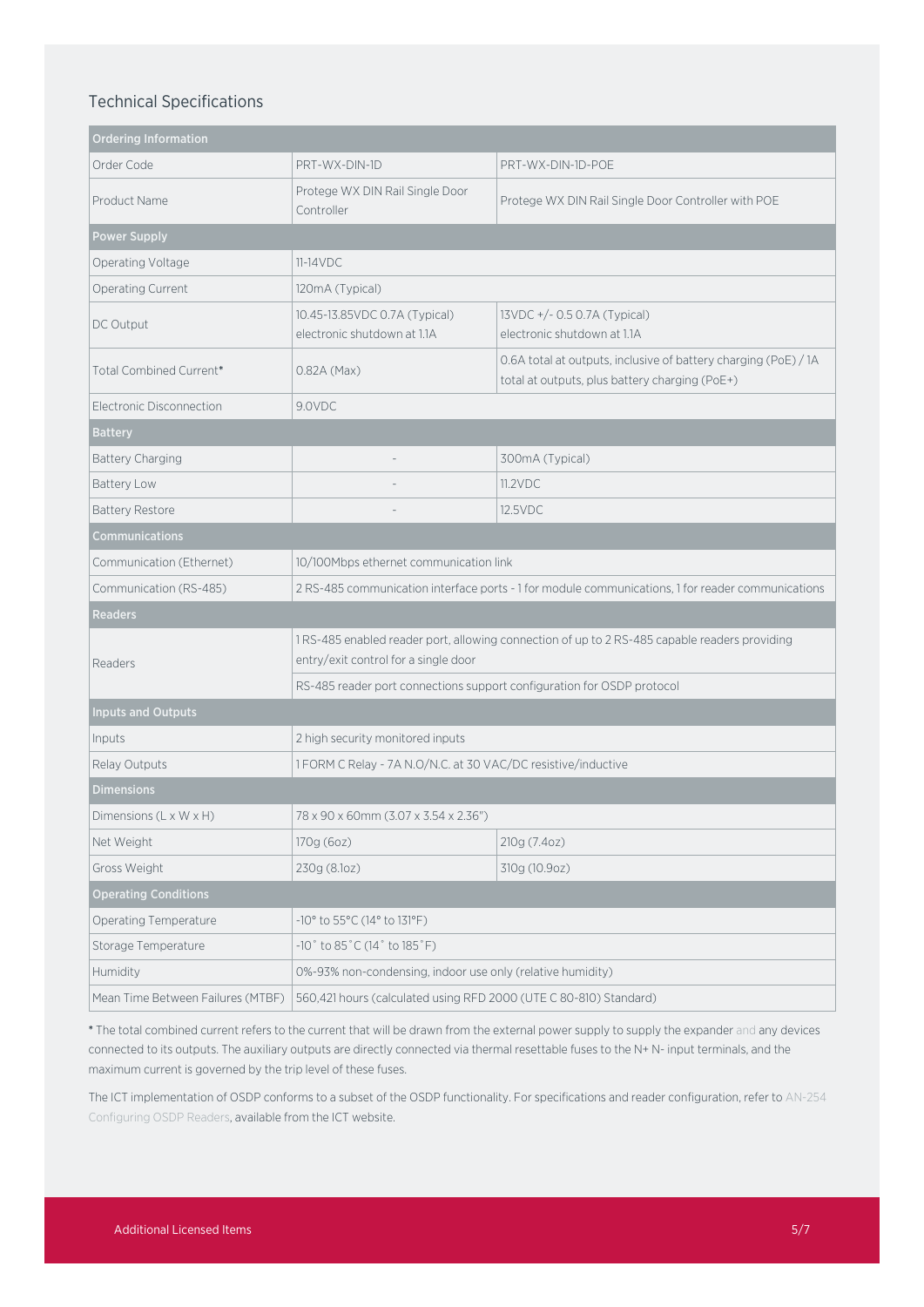#### Regulatory Notices

#### RCM (Australian Communications and Media Authority (ACMA))

This equipment carries the RCM label and complies with EMC and radio communications regulations of the Australian Communications and Media Authority (ACMA) governing the Australian and New Zealand (AS/NZS) communities.

#### AS/NZS 2201.1 Class 5

Protege systems conform to AS/NZS 2201.1:2007 Class 5 intruder alarm systems standards for the construction, operation, performance and installation of intruder alarm equipment and systems installed in clients' premises.

#### CE – Compliance with European Union (EU)

Conforms where applicable to European Union (EU) Low Voltage Directive (LVD) 2014/35/EU, Electromagnetic Compatibility (EMC) Directive 2014/30/EU, Radio Equipment Directive (RED)2014/53/EU and RoHS Recast (RoHS2) Directive: 2011/65/EU + Amendment Directive (EU) 2015/863.

This equipment complies with the rules of the Official Journal of the European Union, for governing the Self Declaration of the CE Marking for the European Union as specified in the above directives.

Security Grade 4, Environmental Class II, EN 50131-1:2006+A2:2017, EN 50131-3:2009, EN 50131-6:2008+A1:2014, EN 50131-10:2014, EN 50136-1:2012, EN 50136-2:2013, EN 60839-11-1:2013, Power frequency magnetic field immunity tests EN 61000-4-8, Readers Environmental Class: IVA, IK07.

#### UK PD 6662:2017 and BS 8243

Protege systems conform to PD 6662:2017 and BS 8243 at the security grade and notification option applicable to the system.

#### Industry Canada

ICES-003

This is a Class A digital device that meets all requirements of the Canadian Interference-Causing Equipment Regulations.

CAN ICES-3 (A)/NMB-3(A)

#### Federal Communications Commission (FCC)

FCC Rules and Regulations CFR 47, Part 15, Class A.

This equipment complies with the limits for a Class A digital device, pursuant to Part 15 of the FCC rules. Operation is subject to the following two conditions: (1) This device may not cause harmful interference; (2) This device must accept any interference received, including interference that may cause undesired operation.

> For a full regulatory and approval list please visit the ICT website.